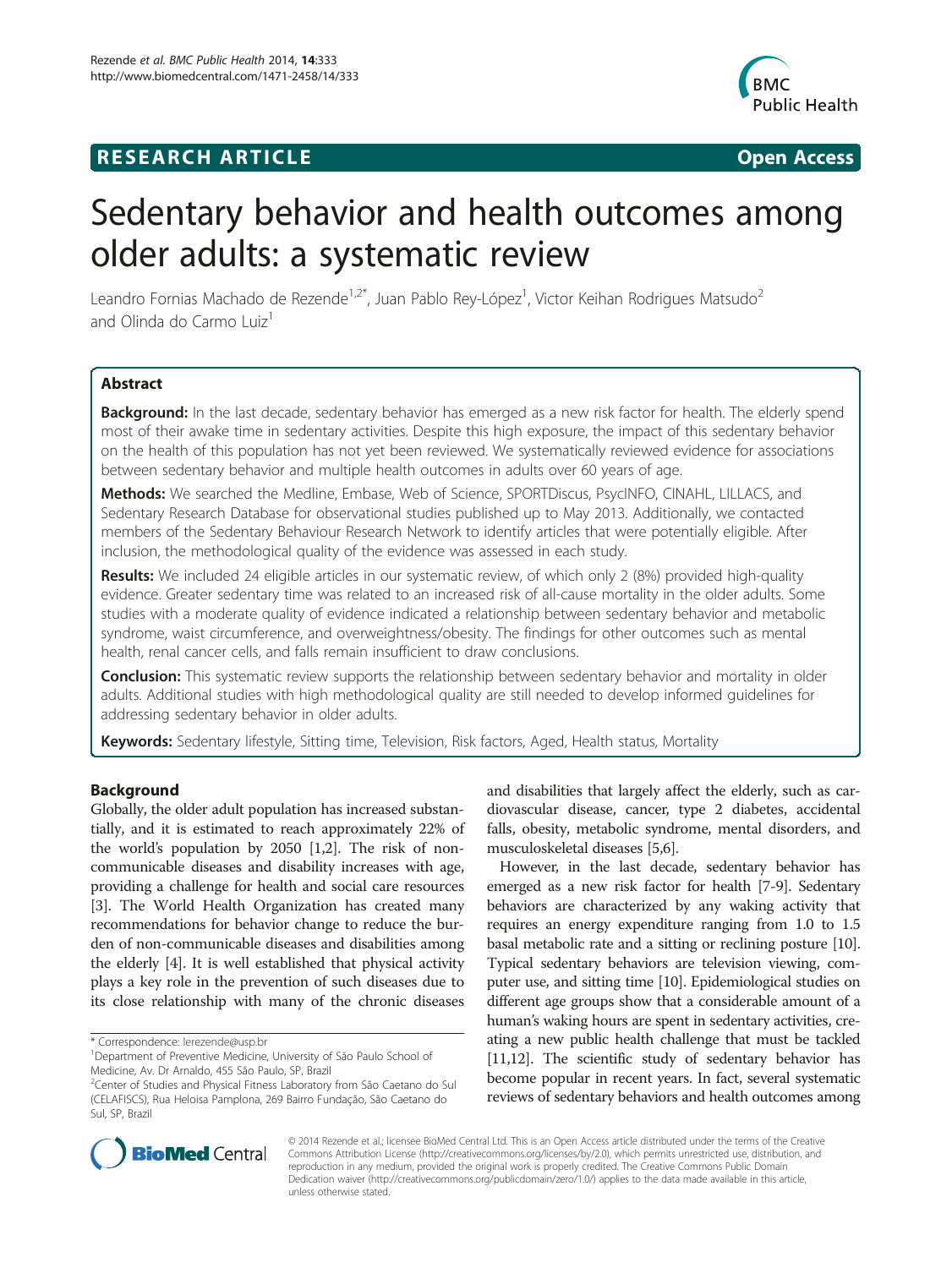children, adolescents, [\[13-15\]](#page-7-0) and adults [\[11,16-19\]](#page-7-0) have recently been published. However, insights from these systematic reviews are limited for several reasons. Firstly, some of these systematic reviews did not evaluate the quality of evidence of the reviewed articles [[17,16\]](#page-7-0). Secondly, some reviews included subjects with a wide age range (i.e., >18 years) [[16,17\]](#page-7-0). Therefore, it is currently assumed that the deleterious health effects attributed to sedentary behaviors are similar among both adults (>18 years) and the elderly (>60 years). However, it has been observed that some cardiovascular risk factors (i.e., smoking, obesity, and consumption of alcohol) are less predictive of mortality in a large sample of Scandinavians aged 75 years or older [[20](#page-7-0)].

Furthermore, compared with other age groups, older adults are the most sedentary. Findings from studies in the US and Europe reported that objectively measured sedentary time was higher in those who were older than 50 years [\[12\]](#page-7-0) and 65 years, [[21\]](#page-7-0) respectively. In addition, it has been reported that adults older than 60 years spend approximately 80% of their awake time in sedentary activities which represents 8 to 12 hours per day [[12,21,22\]](#page-7-0). Similarly, Hallal et al. conducted a global assessment in more than 60 countries and found that the elderly had the highest prevalence of reporting a minimum of 4 hours of sitting time daily [[23](#page-7-0)]. Despite this high exposure in the elderly, the health effects of sedentary behavior in this population have not yet been reviewed. Due to this knowledge gap, we systematically reviewed evidence to look for associations between sedentary behavior and multiple health outcomes in adults over 60 years of age.

#### **Methods**

#### Identification and selection of the literature

In May 2013, we searched the following databases: Medline, Excerpta Medica (EMBASE), Web of Science, SPORTDiscus, PsycINFO, Cumulative Index to Nursing and Allied Health Literature (CINAHL), Literatura Latino-Americana e do Caribe em Ciências da Saúde (LILLACS), and the Sedentary Behavior Research Database (SBRD).

The key-words used were as follows: exposure (sedentary behavior, sedentary lifestyles, sitting time, television viewing, driving, screen-time, video game, and computer); primary outcome (mortality, cardiovascular disease, cancer, type 2 diabetes mellitus); and secondary outcome (accidental falls, frail elderly, obesity, metabolic syndrome, mental disorders, musculoskeletal diseases). Further information regarding the search strategy is included in Additional file [1.](#page-7-0) According to the purpose of this systematic review, observational studies (cross-sectional, case–control, or cohort) involving older adults (all participants >60 years), with no restriction of language or date, were selected in the screening step.

In addition, we contacted the Sedentary Behaviour Research Network (SBRN) members in July 2013 to request references related to sedentary behavior in older adults. The SBRN is a non-profit organization focused on the scientific network of sedentary behavior and health outcomes. Additional information about the SBRN can be found elsewhere [\(http://www.sedentarybehaviour.org/](http://www.sedentarybehaviour.org/)).

The studies retrieved were imported into the EndNote Web<sup>®</sup> reference management software to remove any duplicates. Initially, titles and abstracts were screened by two independent reviewers (LFMR and JPRL). Relevant articles were selected for a full read of the article. Disagreements between the two reviewers were settled by a third reviewer. In addition, the reference lists of the relevant articles were reviewed to detect additional articles that were not identified in the previous search strategy.

Studies were excluded if they met the following criteria: 1) Included adults <60 years of age; 2) did not include physical activity as a covariate; or 3) presented only a descriptive analysis of sedentary behavior.

#### Data extraction and quality assessment

The data from all of the eligible articles were extracted independently by two reviewers (LFMR and JPRL). The extracted data included the following information: author(s), year, country, age group, number of participants, type of population (general or patient), type of sedentary behavior, type of measurement tool, sedentary definition, adjusted confounders, and outcome (Additional file [2](#page-7-0): Table S1).

The quality assessment was performed by two independent reviewers (LFMR, JPRL) and discussed during a consensus meeting. The quality of articles was assessed using the Grades of Recommendation, Assessment, Development and Evaluation (GRADE) tool (Table [1\)](#page-2-0). Briefly, the GRADE quality assessment tool begins with the design of the study. Studies with an observational design start with a low quality (2 points). The studies then lose points based on the presence of the following topics: risk of bias (−1 or −2 points), imprecision (−1 or −2 points), inconsistency (−1 or −2 points), and indirectness (surrogate outcome) (−1 or −2 points). However, studies gain points if the following criteria are met: a high magnitude of effect (RR 2–5 or  $0.5 - 0.2$ ) (+ 1 or 2 points), adequate confounding adjustment (+1 point), and a dose–response relationship (+1 point). Finally, the quality of the articles is categorized as follows: high (4 points), moderate (3 points), low (2 points), or very low (1 point). Further information about GRADE has been published elsewhere [\[24\]](#page-7-0).

#### Results

#### Search and selection

The search included 10874 potentially relevant articles (1301 from Medline, 5190 from EMBASE, 2803 from Web of Science, 184 from CINAHL, 160 from Lillacs,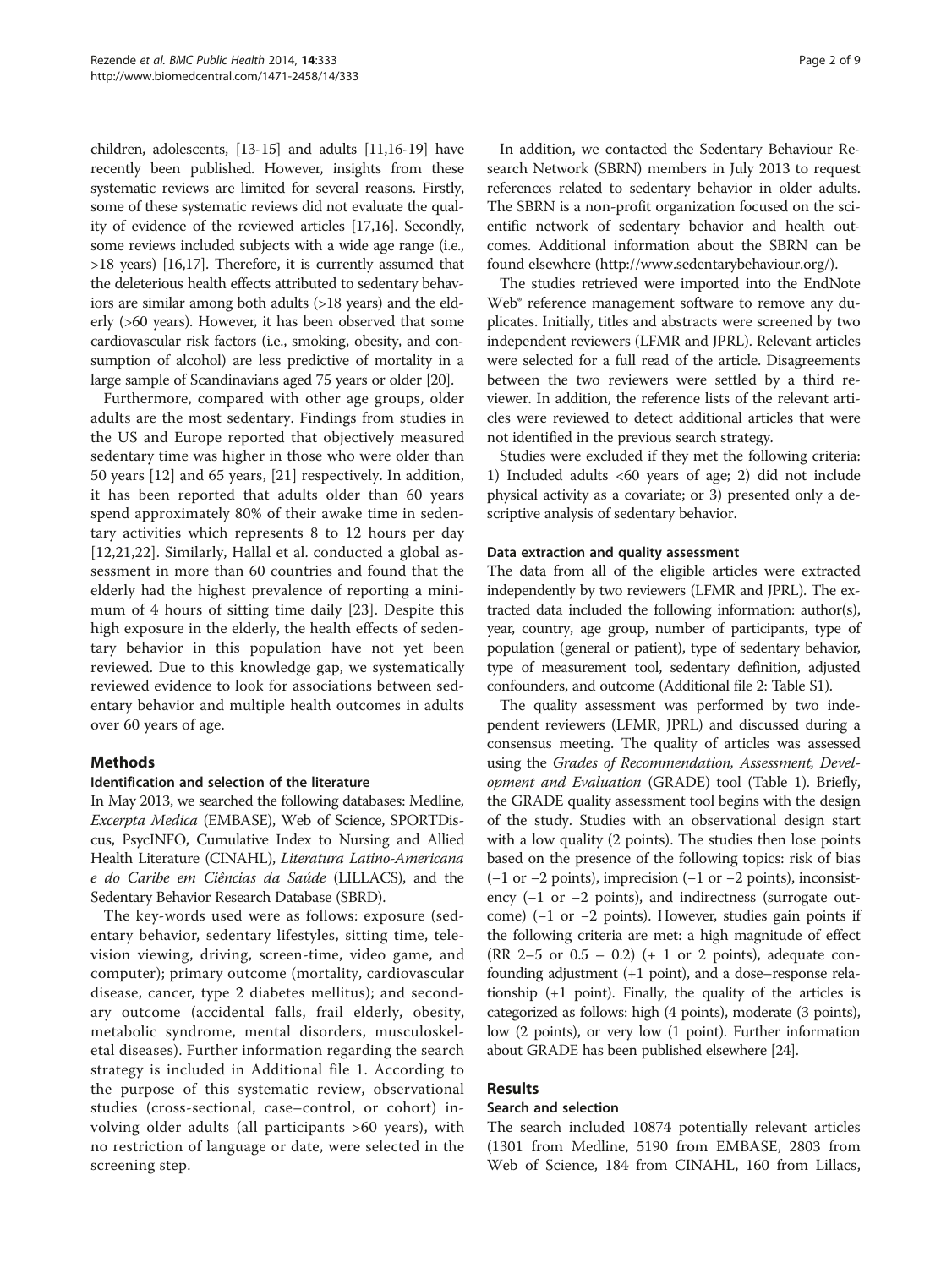| Author                         | Year | Design                                              | Bias     |                |              | Imprecision Indirectness Heterogeneity | of effect    | Magnitude Confounding<br>adjustment | Dose-<br>response | Rating         |
|--------------------------------|------|-----------------------------------------------------|----------|----------------|--------------|----------------------------------------|--------------|-------------------------------------|-------------------|----------------|
| Gardiner et al. [25]           | 2011 | Cross-sectional                                     | $-1$     | $-1$           | $-1$         | $-1$                                   | $\circ$      |                                     | $\mathbf{0}$      | $\mathbf{1}$   |
| Lynch et al. [26]              | 2011 | Cross-sectional                                     | $-1$     | $-1$           | $-1$         | $\Omega$                               | $\Omega$     | $\mathbf{1}$                        | $\Omega$          | 1              |
| George et al. [27]             | 2011 | Cross-sectional                                     | 2        | $-1$           | $-1$         | $\Omega$                               | $\Omega$     |                                     | $\Omega$          | 3              |
| Stamatakis<br>et al. [28]      | 2012 | Cross-sectional                                     | $-1$     | $\mathbf 0$    | $-1$         | $\circ$                                | $\circ$      |                                     | $\mathbf{0}$      | 1              |
| Frank et al. [29]              | 2010 | Cross-sectional                                     | $-2$     | $-1$           | $-1$         | $\Omega$                               | $\Omega$     |                                     | $\Omega$          | -1             |
| Gomez-Cabello<br>et al. [30]   | 2012 | Cross-sectional                                     | $-1$     | $-1$           | $-1$         | 0                                      | $\mathbf{1}$ | $\mathbf{0}$                        | $\mathbf{0}$      |                |
| Gomez-Cabello<br>et al. [31]   | 2012 | Cross-sectional                                     | $-1$     | $-1$           | $-1$         | $\Omega$                               | $\circ$      | $\Omega$                            | $\mathbf{0}$      | 1              |
| Buman et al. [32]              | 2010 | Cross-sectional                                     | $-2$     | $\mathbf{0}$   | $-1$         | $\mathbf{0}$                           | $\circ$      |                                     | $\mathbf{0}$      | -1             |
| Hamer et al. [33]              | 2012 | Cross-sectional                                     | $-2$     | $\mathbf{0}$   | $-1$         | 0                                      | $\circ$      |                                     | $\Omega$          |                |
| Hamer et al. [34]              | 2012 | Cross-sectional                                     | $-2$     | $-1$           | $-1$         | $\Omega$                               | $\circ$      |                                     | $\Omega$          |                |
| Bankoski et al. [35]           | 2011 | Cross-sectional                                     | $\Omega$ | $-1$           | $-1$         | $\Omega$                               | $\Omega$     |                                     | $\Omega$          | 1              |
| Gao et al. [36]                | 2007 | Cross-sectional                                     | $\Omega$ | $-1$           | $-1$         | $\Omega$                               | 1            |                                     | 1                 | 3              |
| Inoue et al. [37]              | 2012 | Cross-sectional                                     | $-2$     | $-1$           | $-1$         | $\mathbf{0}$                           | $\circ$      |                                     | $\Omega$          | 1              |
| Dogra et al. [38]              | 2012 | Cross-sectional                                     | $-1$     | $-1$           | $\mathbf{0}$ | $\Omega$                               | 1            |                                     | $\Omega$          | 2              |
| Gennuso et al. [39]            | 2013 | Cross-sectional                                     | $\Omega$ | $-1$           | $-1$         | $\mathbf{0}$                           | 1            |                                     | $\mathbf{1}$      | 3              |
| Geda et al. [40]               | 2011 | Cross-sectional                                     | $-1$     | $\mathbf 0$    | $-1$         | $\mathbf{0}$                           | 1            |                                     | $\Omega$          | 2              |
| Geda et al. [41]               | 2012 | Case-control                                        | $-1$     | $-1$           | $-1$         | $\mathbf{0}$                           | $\mathbf{1}$ | $\Omega$                            | $\mathbf{0}$      | 1              |
| Balboa-Castillo<br>et al. [42] |      | 2011 Prospective Cohort                             | $-2$     | $-1$           | $\Omega$     | $\Omega$                               | 1            |                                     | 1                 | 2              |
| Campbell et al. [43]           | 2013 | Prospective Cohort                                  | $-1$     | $\mathbf{0}$   | $\Omega$     | $\Omega$                               | $\circ$      |                                     | $\Omega$          | 2              |
| Martinez-Gomez<br>et al. [44]  |      | 2013 Prospective Cohort                             | $-1$     | $\mathbf 0$    | $\Omega$     | $\mathbf{0}$                           | 1            |                                     | $\Omega$          | 3              |
| Pavey et al. [45]              | 2012 | Prospective Cohort                                  | $-1$     | $\mathbf{0}$   | $\Omega$     | $\mathbf{0}$                           | 1            |                                     | 1                 | 4              |
| León-Muñoz<br>et al. [46]      |      | 2013 Prospective Cohort                             | $-1$     | $\mathbf 0$    | $\Omega$     | $\mathbf{0}$                           | 1            |                                     | 1                 | 4              |
|                                |      | Verghese et al. $[47]$ 2003 Prospective Cohort $-2$ |          | $\overline{0}$ | $\mathbf{0}$ | $\mathbf{0}$                           | 1            |                                     | $\mathbf{0}$      | $\overline{2}$ |

<span id="page-2-0"></span>Table 1 Quality of articles assessed using the Grades of Recommendation, Assessment, Development and Evaluation (GRADE)

154 from SportsDiscus, 936 from PsychInfo, and 146 from Sedentary Behavior Research Database). Fourteen additional records were selected from the articles suggested by the SBRN members (Figure [1\)](#page-3-0).

After removing duplicate records, a total of 9768 articles remained. After screening titles and abstracts, 56 full papers were read in their entirety. In addition, 2 articles were found in the reference list of these full papers (an additional 787 titles were screened). Of the 58 articles, only 23 met the inclusion criteria and were included in the review. The complete list of included and excluded articles is presented in the Additional file [3.](#page-7-0)

#### Methodological quality assessment

Additional file [2:](#page-7-0) Table S1 presents the quality assessment of the 23 articles included in the review. Of the 23 articles included, 16 (70%) were cross-sectional studies, [\[25](#page-7-0)-[40](#page-8-0)] 1 (4%) was a case–control study, [[41](#page-8-0)] and 6 (26%) were prospective cohort studies [\[42-47\]](#page-8-0). Concerning quality of the evidence, 12 (52%) were evaluated as very low, [[25,26,29](#page-7-0)[-36,38](#page-8-0),[42](#page-8-0)] 5 (22%) as low, [[39,41,43,44,48](#page-8-0)] 4 (17%) as moderate, [[28](#page-7-0)[,37,40,45](#page-8-0)] and 2 (9%) as high quality evidence [\[46,47](#page-8-0)].

Risk of selection bias was identified in 9 articles (39%), [[25,28,29,](#page-7-0)[31](#page-8-0)-[34](#page-8-0),[37,42,47](#page-8-0)] and information bias due to selfreported instruments was found in 20 articles (83%) [[25](#page-7-0)-[27,](#page-7-0)[31](#page-8-0)-[34,37,38,40](#page-8-0)-[47](#page-8-0)]. Indirectness (surrogate outcomes) was used in 16 articles (70%), [\[25](#page-7-0)[-37,39-41\]](#page-8-0) imprecise results were presented in 14 (61%) articles, [[25](#page-7-0)-[27](#page-7-0), [30](#page-8-0)-[32,34](#page-8-0)-[39,41,42\]](#page-8-0) and an inconsistent [[25](#page-7-0)] result among subgroups was found in 1 (4%) article. Most of the articles  $(n = 20 - 87%)$  received an additional point for the adjustment of potential confounders [\[25-29,](#page-7-0)[32-39,41](#page-8-0)-[47](#page-8-0)]. Eleven (48%) studies gained a point for magnitude of effect [[30,36,39,](#page-8-0)[8-](#page-7-0)[42,44](#page-8-0)-[47](#page-8-0)] and 5 (22%) for considering a dose– response relationship [[36,39,42,45,46\]](#page-8-0). Further details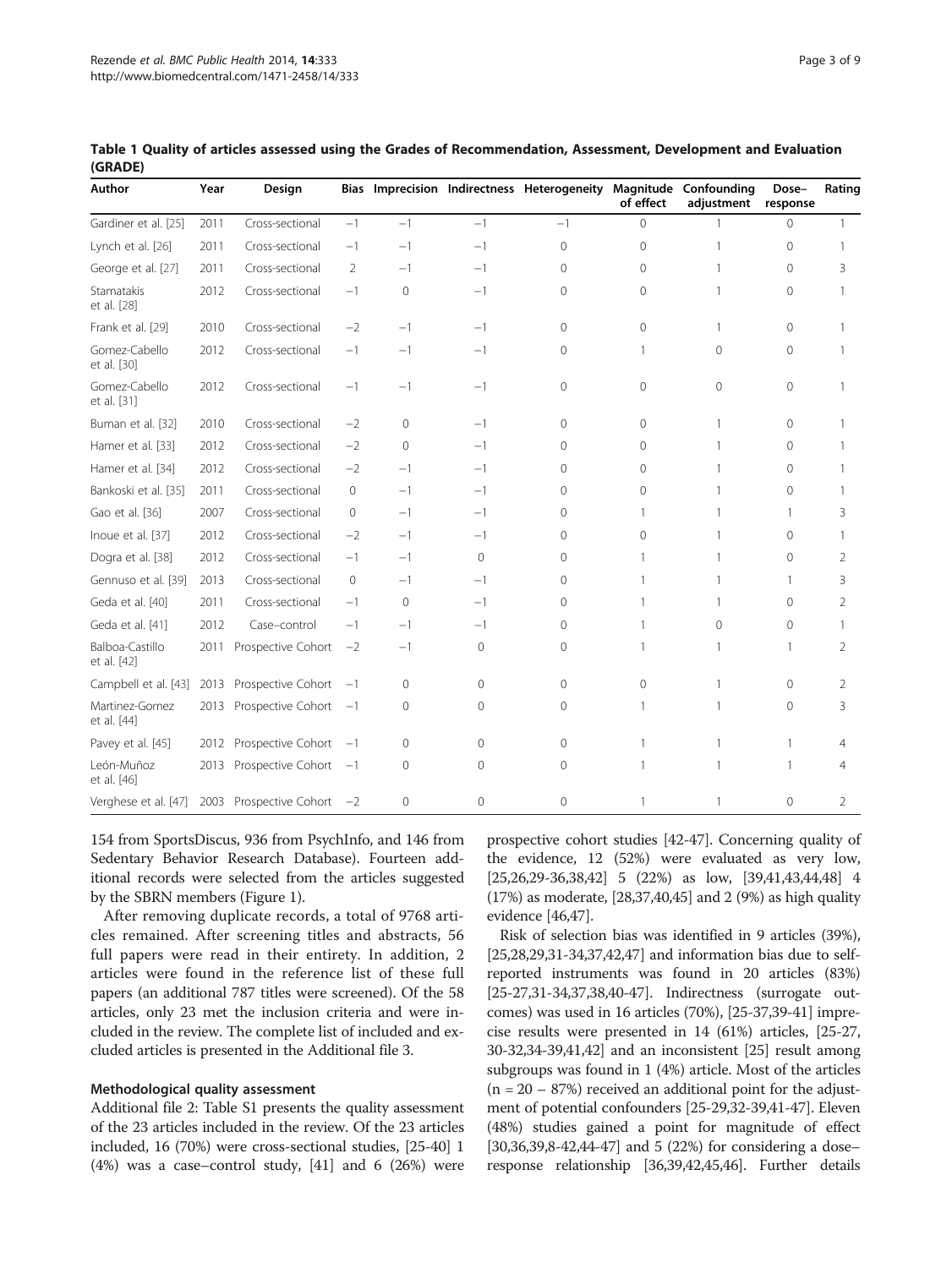<span id="page-3-0"></span>

concerning the quality assessment of each article are presented in the Additional file [4](#page-7-0).

### Sedentary behavior—health outcomes **Mortality**

Four prospective cohort studies, [\[43](#page-8-0)-[46\]](#page-8-0) classified as low, [[43\]](#page-8-0) moderate [[44\]](#page-8-0) and high quality, [[45,46\]](#page-8-0) investigated the relationship between sedentary behavior and mortality (all-cause, cardiovascular, colorectal cancer, other causes).

Martinez-Gomez et al.'s [\[44\]](#page-8-0) study showed that individuals who spent less than 8 hours sitting/day had a lower risk of all-cause mortality (HR = 0.70, 95% CI: 0.60 to 0.82) when compared with their sedentary peers. In addition, individuals who were physically active and less sedentary (<8 hours/day of sitting) showed a lower risk of all causemortality (HR 0.44; 95% CI: 0.36 to 0.52) than those who were inactive and sedentary.

Similarly, Pavey et al. [\[45](#page-8-0)] found a dose–response relationship between sitting time and all-cause mortality. Individuals who spent 8–11 hours/day (HR 1.35; 95% CI 1.09 – 1.66) and more than 11 hours/day sitting (HR 1.52; 95% CI 1.17 – 1.98) presented a higher risk of allcause mortality than those who spent less than 8 hours/ day sitting. For each hour/day spent sitting, there was an increase of 3% (HR 1.03; CI 95% 1.01-1.05) in the risk of all-cause mortality. Moreover, the risk of all-cause mortality of individuals who were physically inactive (less than 150 minutes/week) and spent 8–11 or more than 11 hours/

day sitting increased by 31% (HR 1.31, 95% CI 1.07 to 1.61) and 47% (HR 1.47, CI 1.15 to 1.93), respectively.

In León-Munoz et al., [\[46](#page-8-0)] individuals were classified as consistently sedentary (>median in 2001 and 2003), newly sedentary (<median in 2001 and > median in 2003), formerly sedentary (>median in 2001 and < median in 2003), and consistently nonsedentary (<median in 2001 and 2003). They found that when compared with the consistently sedentary group, subjects newly sedentary (HR 0.91; 95% CI 0.76 - 1.10), formerly sedentary (0.86; 95% CI 0.70 - 1.05), or consistently non-sedentary (0.75; 95% CI 0.62 - 0.90) were protective against all-cause mortality.

Examining a colorectal cancer survivor population, Campbell et al. [[43](#page-8-0)] identified that more than 6 hours per day of pre-diagnosis leisure sitting time, when compared with fewer than 3 hours per day, was associated with a higher risk of all-cause mortality (RR, 1.36; 95% CI, 1.10 to 1.68) and mortality from all other causes (not cardiovascular and colorectal cancer) (RR, 1.48; 95% CI 1.05-2.08). Post-diagnosis (colon cancer) sitting time (>6 hours) was associated with a higher risk of all-cause mortality (RR, 1.27; 95% CI, 0.99 to 1.64) and colorectal cancer-specific mortality (RR, 1.62; 95% CI, 1.07-2.44).

#### Metabolic syndrome

Three cross-sectional studies, [\[25](#page-7-0)[,35,36](#page-8-0)] classified as very low [[25,](#page-7-0)[35\]](#page-8-0) and moderate [[36\]](#page-8-0) quality, investigated the relationship between sedentary behavior and metabolic syndrome.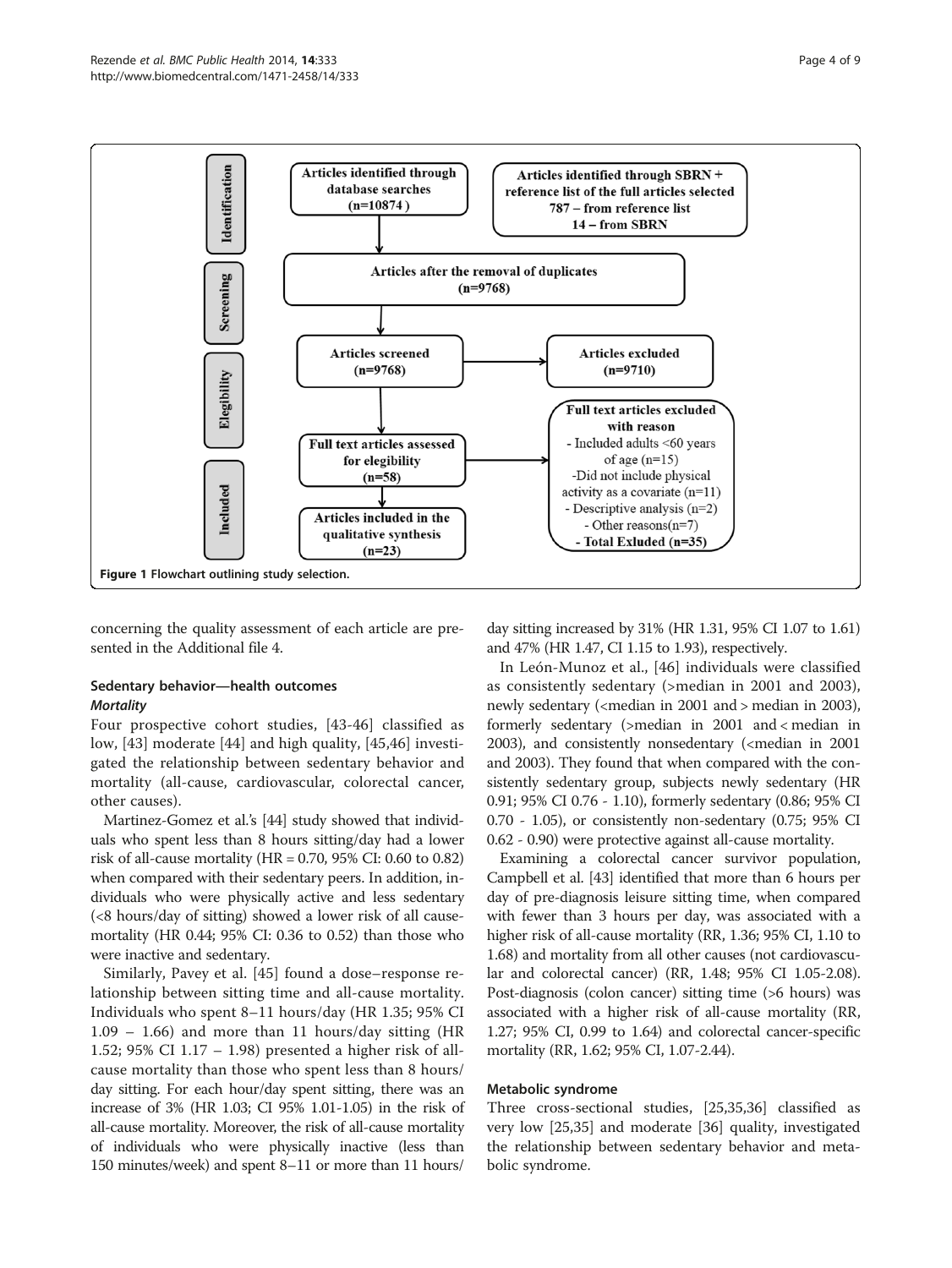Gardiner et al., [[25](#page-7-0)] showed that individuals who spent most of their time sitting (highest quartile, >3 hours/day) had an increased odds of having metabolic syndrome (men: OR 1.57; CI 95% 1.02 – 2.41 and women: OR 1.56; CI 95%  $1.09 - 2.24$ ) when compared with their less sedentary peers (lowest quartile, <1.14 hours/day). In the same study, women who watched more television (highest quartile) increased their risk of metabolic syndrome by 42% (OR 1.42; CI 95% 1.01 – 2.01) when compared with those who watched less television per day (lowest quartile).

In the same sense, Gao et al. [\[36](#page-8-0)] showed that individuals in the highest quartile (>7 hours/day) of television watching/day, when compared with those in the lowest quartile (<1 hours/day), had an increased odds (OR 2.2, 95% CI 1.1–4.2) of having metabolic syndrome. In a dose– response relationship, for each hour of television watching/day, there was an increase of 19% in the odds (95% CI 1.1–1.3; p for trend 0.002) of having metabolic syndrome.

Bankoski et al. [\[35\]](#page-8-0) found that a greater percentage of the time spent in sedentary behavior increased the risk of having metabolic syndrome (only quartile 2 vs. quartile 1, the hours/day of each quartile was not reported; OR 1.58; 95% CI 1.03 - 2.24), whereas breaks in sedentary time throughout the day protected against metabolic syndrome (only quartile 2 vs. quartile 1; OR 1.53; 95% CI 1.05 - 2.23).

#### Cardiometabolic biomarkers

Six cross-sectional studies, [[25,28,](#page-7-0)[33,34,36,39\]](#page-8-0) classified as of very low [\[25,28](#page-7-0)[,33,34\]](#page-8-0) and of moderate quality, [\[36,39](#page-8-0)] investigated the relationship between sedentary behavior and independent cardiometabolic biomarkers.

#### **Triglycerides**

The likelihood of having high triglycerides was higher in men (Odds Ratio (OR) 1.61; 95% CI 1.01-2.58) and women (OR 1.66; 95% CI 1.14-2.41) who were in the highest quartile of overall sitting time [[25](#page-7-0)]. However, Gao et al. [[36](#page-8-0)] and Gennuso et al. [\[39\]](#page-8-0) showed that the association between time spent in sedentary behavior and high triglycerides was not statistically significant.

#### HDL cholesterol

Gao et al., [[36](#page-8-0)] found that greater time spent viewing television was associated with low HDL cholesterol (2.5; 95% CI 1.0-5.9; p < 0.05). In a study by Gardiner et al., [[25](#page-7-0)] women in the highest quartile of television viewing and men in the highest quartile of overall sitting time presented an OR for low HDL cholesterol of 1.64 (95% CI 1.06-2.54) and 1.78 (95% CI 1.78; 95% CI 1.05-3.02), when compared with the lowest quartile, respectively. However, Gennuso et al. [[39](#page-8-0)] found that the relationship between time spent in sedentary behavior and low HDL cholesterol was not statistically significant ( $p = 0.29$ ).

#### Blood pressure

When compared with the lowest quartile of overall sitting time, the OR for high blood pressure in the third quartile was 1.50 (95% CI 1.03-2.19) [[25](#page-7-0)]. In Gao et al.'s [[36](#page-8-0)] study, greater time viewing television was associated with high blood pressure (2.5; 95% CI 1.0-6.0; p < 0.05). However, Gennuso et al. [[39](#page-8-0)] found that the relationship between time spent in sedentary behavior and systolic blood pressure  $(p = 0.09)$  and diastolic blood pressure  $(p = 0.32)$  was not statistically significant.

#### Plasma Glucose/ Hb1Ac/ Glucose intolerance

Gennuso et al. [\[39\]](#page-8-0) demonstrated that greater television viewing and sedentary time was associated with higher plasma glucose ( $p = 0.04$ ). In Gardiner et al.'s [[25\]](#page-7-0) study, this relationship was observed only in women (1.45; 95% CI 1.01-2.09; p < 0.05). However, Gao et al. [\[36\]](#page-8-0) and Stamatakis et al. [[28](#page-7-0)] found that the relationship between television viewing and high fasting glucose and Hb1Ac was not statistically significant.

#### Cholesterol ratio and total

Gao et al. [\[36\]](#page-8-0) demonstrated that greater time in television viewing was associated with a high total-to-HDL cholesterol ratio (OR 2.0; 95% CI 1.1-3.7; p < 0.05). In Stamatakis et al.'s [\[28](#page-7-0)] study, self-reported total leisure-time sedentary behavior (β 0.018; 95% CI 0.005-0.032), television viewing (β 0.021; 95% CI 0.002-0.040), and objectively assessed sedentary behavior (β 0.060; 95% CI 0.000-0.121) were associated with cholesterol ratio. However, Gennuso et al. [[39](#page-8-0)] found that the relationship between time spent in sedentary behavior and total cholesterol was not statistically significant ( $p = 0.50$ ).

#### Other cardiometabolic biomarkers

The association between objectively measured sedentary time and pericardial fat [\[33\]](#page-8-0) and coronary artery calcification [[34](#page-8-0)] was not observed after adjusting for moderate to vigorous physical activity. Gennuso et al. [[39](#page-8-0)] found a positive association between sedentary hours and C-reactive protein ( $p < 0.01$ ).

Waist circumference/waist-to-hip ratio/abdominal obesity

Six cross-sectional studies, [[25,26,28,](#page-7-0)[30,36,39\]](#page-8-0) classified as being of very low [[25,26,28,](#page-7-0)[30](#page-8-0)] and of moderate [\[36,39](#page-8-0)] quality, investigated the relationship between sedentary behavior and waist circumference/waist-to-hip/abdominal obesity.

Gardiner et al. [\[25\]](#page-7-0) and Gomez-Cabello et al. [[30](#page-8-0)] found that sitting time increased the risk of abdominal obesity by 80% (OR 1.8; 95% CI 1.20-2.64) in both sexes and 81% in women (OR 1.81; 95% CI 1.21-2.70).

In Stamatakis et al.'s [\[28](#page-7-0)] study, television time (β 0.416; 95% CI 0.275 - 0.558) and total self-reported leisure-time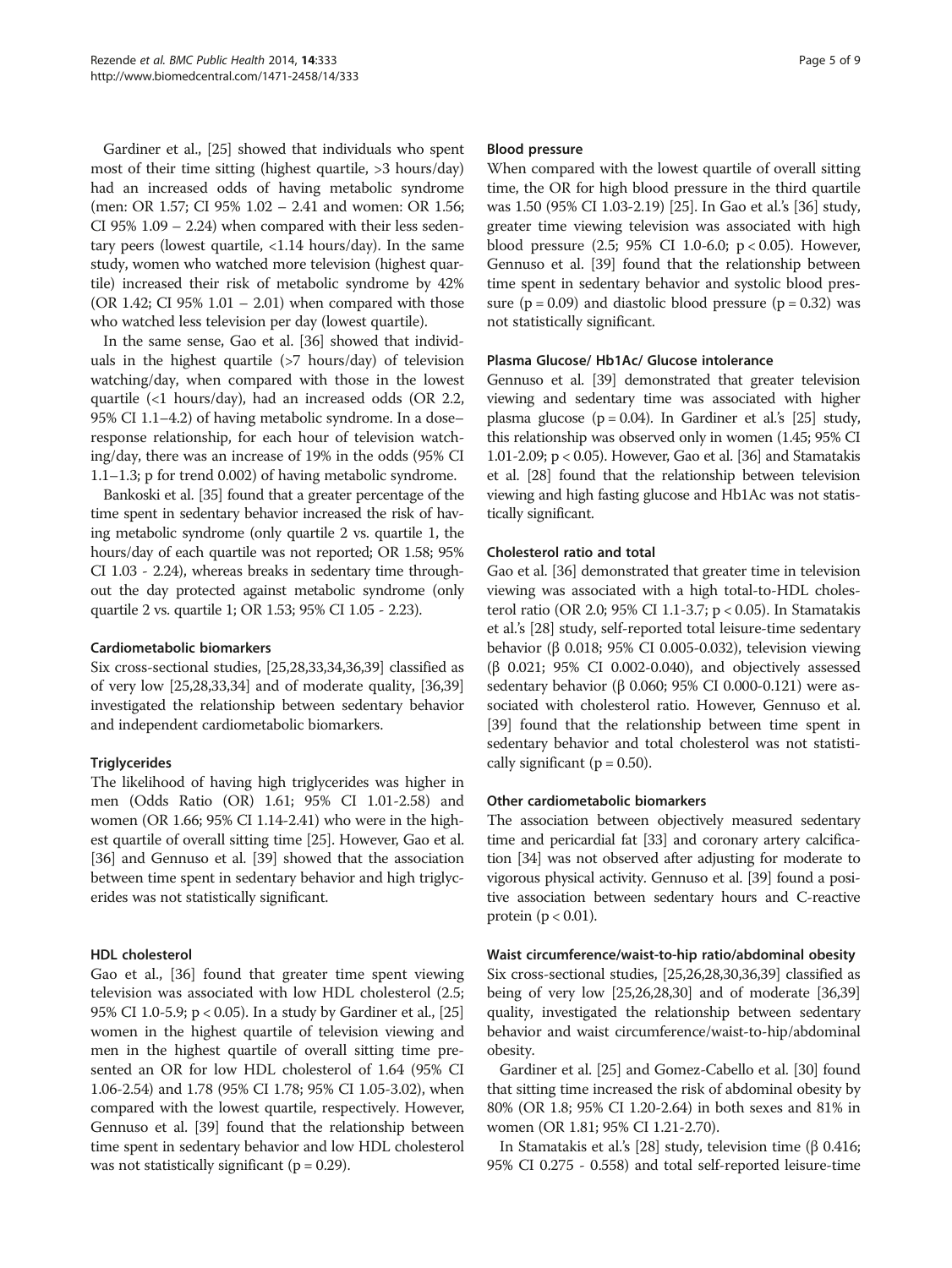sedentary behavior (β 0.234; 95% CI 0.129 - 0.339) were positively related to waist circumference. Gao et al. [[36](#page-8-0)] found that greater time in television viewing was associated with high waist-to-hip ratio (3.9; 95% CI 1.08 - 8.4; p < 0.01). Gennuso et al. [\[39\]](#page-8-0) found that more time spent in objectively measured sedentary behavior was associated with a high waist circumference  $(p < 0.01)$ . In a colorectal cancer survivor population, [\[26](#page-7-0)] sedentary time was not associated with waist circumference.

#### Overweight/obesity

Six cross-sectional studies, [\[28](#page-7-0)-[31](#page-8-0),[36](#page-8-0),[37](#page-8-0),[39](#page-8-0)] classified as being of very low [\[28-](#page-7-0)[31](#page-8-0),[37](#page-8-0)] and of moderate [[36](#page-8-0),[39](#page-8-0)] quality, investigated the relationship between sedentary behavior and overweight/obesity.

Gomez-Cabello et al. [[30](#page-8-0)] demonstrated that sitting more than 4 hours/day increased the risk of overweight (OR 1.7; 95% CI 1.06-2.82) and obesity (OR 2.7; 95% CI 1.62-4.66). In a similar study, Gomez-Cabello et al. [\[31\]](#page-8-0) showed that being seated more than 4 hours/day increased the risk of overweight/obesity (OR 1.42; 95% CI 1.06-1.89) and overfat (1.4 OR; 95% CI 1.14-1.74) in women and the risk of central obesity (OR 1.74; 95% CI 1.21 – 2.49) in men.

Gennuso et al. [\[39\]](#page-8-0) found that more time spent in objectively measured sedentary behavior was associated with higher BMI ( $p < 0.01$ ). In Stamatakis et al.'s [\[28\]](#page-7-0) study, self-reported leisure-time sedentary behavior (β 0.088; 95% CI 0.047 - 0.130) was associated with BMI.

Inoue et al. [[37](#page-8-0)] found that when compared with the reference category (high television(TV)/insufficient moderate to vigorous physical activity (MVPA)), the adjusted ORs (95% CI) of overweight/obesity were 0.93 (95% CI 0.65- 1.34) for high TV/sufficient MVPA, 0.58 (95% CI 0.37- 0.90) for low TV/insufficient MVPA, and 0.67 (95% CI 0.47-0.97) for low TV/sufficient MVPA. Stamatakis et al. [[28](#page-7-0)] also showed that TV time (β 0.159; 95% CI 0.104- 0.215) was positively associated with BMI. However, only Gao et al. [[36](#page-8-0)] found that greater time of television viewing was statistically significantly association with BMI (OR 1.4; 95% 0.7-2.8).

In the only study that evaluated sedentary behavior in transport, Frank et al. [\[29\]](#page-7-0) showed that ≥1 hour/day sitting in cars was not associated with overweight (0.86 OR. 95% CI 0.51-1.22) or obesity (0.67 OR; 95 CI% 0.41-1.06).

#### Mental health (Dementia, mild cognitive impairment, psychological well-being)

Three cross-sectional studies, [[32,38,40\]](#page-8-0) one case–control, [[41](#page-8-0)] and two prospective cohort studies, [\[42,47](#page-8-0)] classified as very low [\[32,41\]](#page-8-0) and low quality [[38,40,42,47](#page-8-0)] investigated the relationship between sedentary behavior and mental health (dementia, mild cognitive impairment, and psychological well-being).

In Verghese et al.'s [[47\]](#page-8-0) study, individuals who frequently played board games (HR 0.26; 95% CI 0.17-0.57) and read (HR 0.65; 95% CI 0.43-0.97) were less likely to develop dementia.

Buman et al. [[32](#page-8-0)] demonstrated that sedentary time was negatively associated with psychosocial well-being (β -0.03; 95% CI −0.05 - -0.01); p < 0.001. However, Dogra et al. [\[38](#page-8-0)] found that 4 hours or more of sedentary behavior per day was not associated with psychologically successful aging.

With regards to mild-cognitive impairment (MCI), reading books (OR 0.67; 95% CI 0.49-0.94), playing board games (OR 0.65; 95% CI 0.47-0.90), craft activities (OR 0.66; 95% CI 0.47-0.93), computer activities (OR 0.50; 95% CI 0.36-0.71), and watching television (OR 0.48; 95% CI 0.27-0.86) were significantly associated with a decreased odds of having MCI [[40\]](#page-8-0). According to Geda et al.'s [\[41](#page-8-0)] study, physical exercise and computer use were associated with a decreased likelihood of having MCI (OR 0.36; CI 95% 0.20-0.68).

However, Balboa-Castillo et al. [\[42\]](#page-8-0) found that the highest quartile of sitting time was negatively associated with mental health ( $\beta$ -5.04; 95% CI −8.87- -1.21); p trend = 0.009.

#### Cancer

Only one study, with moderate quality, found no association between time watching television or videos and renal cell carcinoma [[27](#page-7-0)].

#### **Discussion**

To the best of our knowledge, this is the first systematic review to examine the association between sedentary behavior and health outcomes in older people while considering the methodological quality of the reviewed studies. Similar to previous reviews in adults, [\[16](#page-7-0)-[19](#page-7-0)[,48](#page-8-0)] the present review shows observational evidence that greater time spent in sedentary activities is related to an increase risk of all-cause mortality in the elderly. However, in these studies, sedentary behavior was measured through self-reported questionnaires (e.g., hours/day of sitting time), which have moderate criterion validity [[49](#page-8-0)]. Studies with a moderate quality of evidence showed a relationship between sedentary behavior and metabolic syndrome, waist circumference, and overweight/obesity. The findings for other outcomes, such as mental health, renal cancer cells, and falls, remain insufficient to draw conclusions.

However, some sedentary activities (e.g., playing board games, craft activities, reading, computer use) were associated with a lower risk of dementia [[47](#page-8-0)]. Thus, future studies should take into account not only the amount of time spent in sedentary behavior but the social and cognitive context in which the activities takes place [\[50](#page-8-0)]. To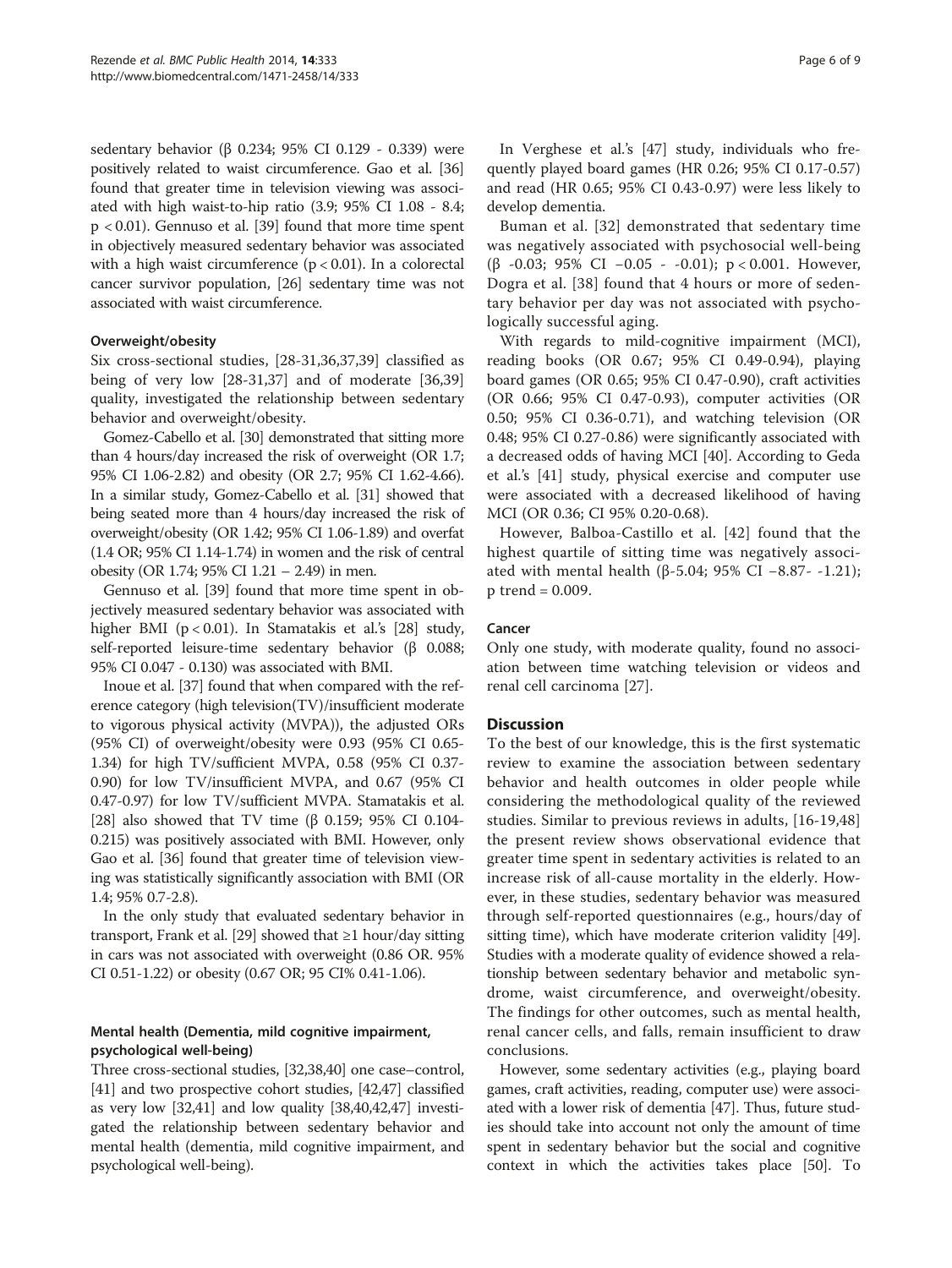illustrate this point, some studies have shown that video game and computer use, even though classified as sedentary by energy expenditure criteria, may reduce the risk of mental health disorders [\[51-53](#page-8-0)].

#### Methodological issues

To overcome the limitations of the observational studies available, future longitudinal studies with a high methodological quality are required. Moreover, the primary limitations found in the reviewed articles should be taken into account in future studies (Additional file [4](#page-7-0)). Based on these limitations, we offer several recommendations for future studies.

#### Selection bias

In nearly half of the reviewed articles (10 articles: 42%), the following selection biases were found: a low response rate; the use of independent and non-institutionalized volunteer participants; and an underrepresentation of some population subgroups [\[25,27](#page-7-0)-[29](#page-7-0),[31-34,37,41,47\]](#page-8-0).

#### Information bias

To date, the use of accelerometers is the most valid and reliable method for evaluating sedentary behavior, although some devices are not able to distinguish sitting and standing posture [\[54](#page-8-0)]. In studies of the elderly, 5 days of accelerometer use seems to be sufficient to evaluate the pattern of sedentary behavior [[55](#page-8-0)]. When using accelerometers, future studies should clearly specify the criteria established for non-wear time [\[56\]](#page-8-0) and use the most accurate sedentary cut-points (150 counts/min) [\[57\]](#page-8-0) to avoid misclassification. In the current review, all studies used at least 7 days of accelerometry, with a non-wear time criteria of 60 minutes without counts and sedentary cutpoints of <100 counts/minute [\[26,28](#page-7-0)[,32,37,39](#page-8-0)] or <199 counts/minute [\[33,34](#page-8-0)].

Although subjective measurements present a low to moderate reliability, they allow for the evaluation of the contextual dimension of the sedentary activities [[49](#page-8-0)]. In the present review, information bias attributable to selfreported instruments was found in 20 articles (83%) [[25-27,29-](#page-7-0)[34,37,38,42](#page-8-0)-[44,40](#page-8-0),[41,45-47\]](#page-8-0). In this sense, emergent objective methods (e.g., combination of geolocation data combined with acceleration signals in mobile phone) have been developed to obtain a precise and meaningful characteristic of the patterns of sedentary behavior [\[49](#page-8-0)].

In addition, most of the studies in this review used different categorization criteria when measuring sedentary behavior [\[43-46](#page-8-0)]. This variation in categorization criteria could limit future synthesis of the evidence. We recommend that future studies on the elderly use existing categorizations of sedentary behavior.

#### Imprecision

To reduce random error, future epidemiological studies, especially with longitudinal designs, should use an adequate sample size. In the present review, 14 (58%) studies presented imprecise results [\[25-27,29](#page-7-0)-[31](#page-8-0),[34](#page-8-0)-[39,41,42\]](#page-8-0).

#### Inconsistency

Subgroup and heterogeneity analysis should be performed and reported in future studies to evaluate the consistency of the findings. In the current study, only one article presented the consistency of the findings between subgroups [\[25\]](#page-7-0).

Indirectness: In the current review, indirectness (surrogate outcomes) was present in 17 articles (71%) [[25](#page-7-0)-[37,39-41\]](#page-8-0). Importantly, conclusions obtained with surrogate markers only allow a better understanding of the sedentary behavior physiology. However, researchers should not consider these surrogate markers as synonymous with the endpoint outcomes [\[58](#page-8-0)].

Thus, endpoint outcomes (e.g., cardiovascular events, cancer and mortality) should be addressed in future studies.

#### Confounding adjustment

The confusion of effects (confounding) is a central issue in epidemiology. Although all of the studies in the present review included some covariates, such as moderate to vigorous physical activity, some residual confounding may be present [[59](#page-8-0)]. Moreover, health status should be measured and included as a covariate, especially in studies of the elderly to avoid confounding [\[59\]](#page-8-0). Although most of the articles received better quality scores when they adjusted for potential confounders, [\[25-29](#page-7-0)[,32-40,42-47\]](#page-8-0) only 3 studies included health status as a covariate [[25](#page-7-0)[,45,46\]](#page-8-0). Future observational studies should include these important covariates in their statistical analysis.

#### Dose–response

Although sedentary behavior is a continuous variable, most of the studies categorized it as either an ordinal or a dummy variable. Such categorization could be an important limitation [\[60,61](#page-8-0)]. However, if future studies opt to categorize, they should use small intervals with more homogeneous groups that may allow for the observation of a dose–response gradient between sedentary behavior and health outcomes. In the present review, a dose–response was detected in 5 articles [\[36,39,42,45,46\]](#page-8-0).

#### Conclusion

This review confirms previous evidence of the relationship between sedentary behavior and all-cause mortality among adults. Due to the moderate quality of the studies, weak evidence exists regarding other health outcomes (metabolic syndrome, cardiometabolic biomarkers, obesity, and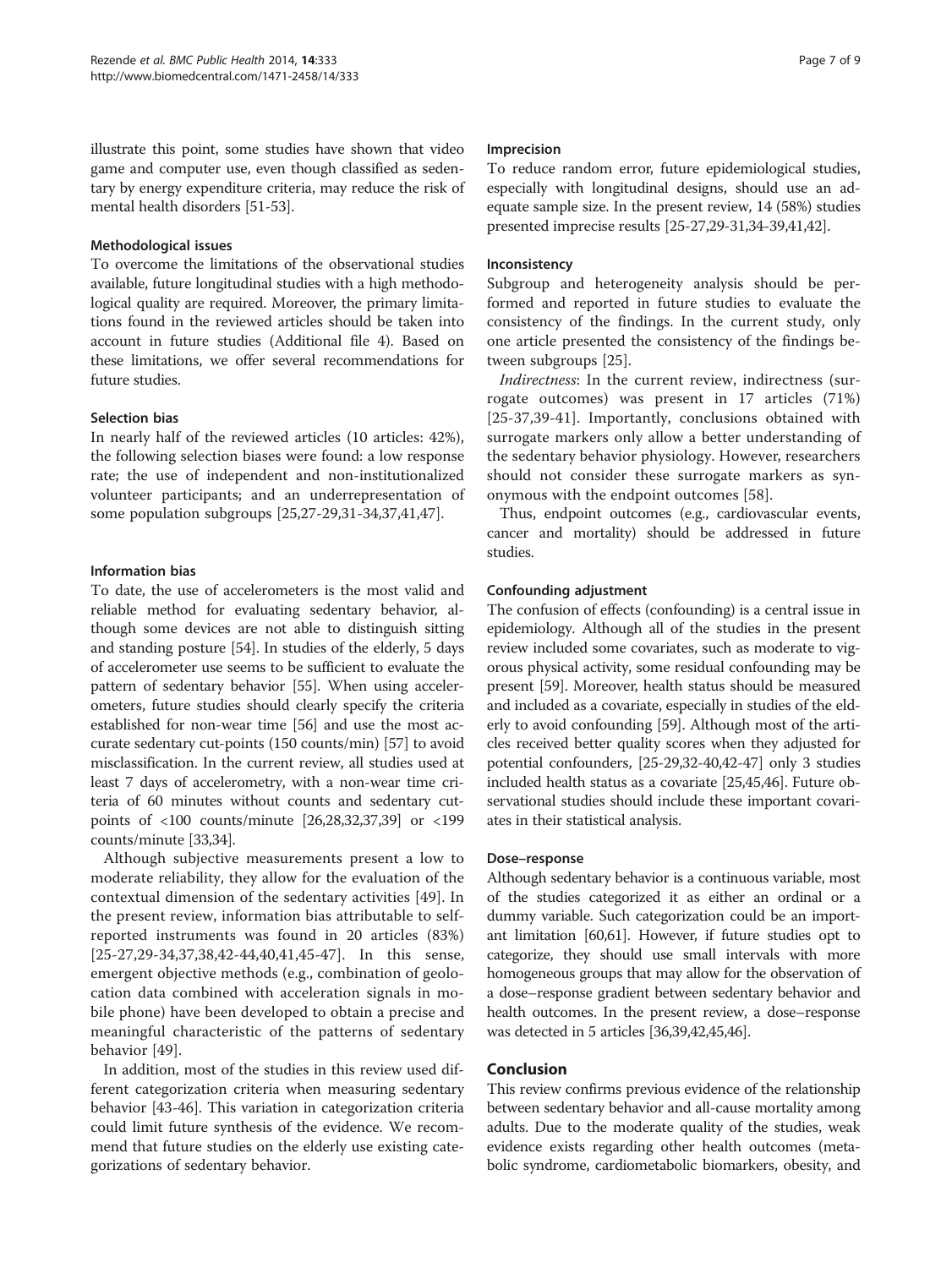<span id="page-7-0"></span>waist circumference). However, of note, some sedentary activities (e.g., playing board games, craft activities, reading, and computer use) had a protective relationship with mental health status (dementia). Future studies should consider the main methodological limitations summarized in this review to improve the current state of the art. Finally, intervention trials that support the observational knowledge are needed to create informed guidelines for sedentary behavior in the elderly.

#### Additional files

[Additional file 1:](http://www.biomedcentral.com/content/supplementary/1471-2458-14-333-S1.docx) Search strategy.

[Additional file 2: Table S1.](http://www.biomedcentral.com/content/supplementary/1471-2458-14-333-S2.doc) Characteristics of the included studies.

[Additional file 3:](http://www.biomedcentral.com/content/supplementary/1471-2458-14-333-S3.doc) Included and Excluded articles.

[Additional file 4:](http://www.biomedcentral.com/content/supplementary/1471-2458-14-333-S4.docx) Quality assessment.

#### Abbreviations

EMBASE: Excerpta Medica; CINAHL: Cumulative Index to Nursing and Allied Health Literature (CINAHL); LILACS: Literatura Latino-Americana e do Caribe em Ciências da Saúde; SBRD: and the Sedentary Behavior Research Database (SBRD); SBRN: Sedentary Behaviour Research Network; GRADE: Grades of Recommendation; Assessment: Development and Evaluation; HR: Hazard Ratio; RR: Relative Risk; OR: Odds Ratio; HDL: High Density Lipoprotein; MVPA: Moderate to vigorous physical activity; TV: Television; BMI: Body mass index; MCI: Mild-cognitive impairment.

#### Competing interests

No financial disclosures were reported by the authors of this paper.

#### Authors' contributions

Study Concept and design: LFMR, OCL; Search Strategy: LFMR; Identification and Selection of the Literature: LFMR, JPRL; Data Extraction and Quality Assessment: LFMR, JPRL; Narrative Synthesis: LFMR, JPRL; Drafting of the Manuscript: LFMR, JPRL; Study Supervision: OCL, VKRM. All authors read and approved the final manuscript.

#### Authors' information

LFMR is a master's student in the Department of Preventive Medicine - University of São Paulo School of Medicine. JPRL is a post-doctoral student in the Department of Preventive Medicine - University of São Paulo School of Medicine. VKRM is a scientific coordinator of CELAFISCS. OCL is a scientific researcher in the Department of Preventive Medicine - University of São Paulo School of Medicine.

#### Acknowledgements

We would like to thank the Sedentary Behaviour Research Network members for sending us titles of studies that were potentially eligible for inclusion in our systematic review. This study received financial support from the Fundação de Amparo à Pesquisa do Estado de São Paulo (FAPESP, São Paulo Research Foundation; Grant no. 2012/07314-8).

#### Received: 8 November 2013 Accepted: 31 March 2014 Published: 9 April 2014

#### References

- 1. Scully T: Demography: to the limit. Nature 2013, 492:S2-S3. doi:10.1038/492S2a.
- 2. WHO: Global Age-friendly Cities: A Guide. Geneva: WHO press; 2007.
- Federal Interagency Forum on Aging-Related Statistics: Older Americans 2012: Key Indicators of Well-Being. Washington, DC: U.S: Federal Interagency Forum on Aging-Related Statistics; 2012.
- WHO: Good Health Adds Life to Years: Global Brief for World Health Day 2012. Geneva: WHO press; 2012.
- 5. WHO: Global Recommendations on Physical Activity for Health. Geneva: WHO press; 2010.
- 6. Dishman RK, Health GW, Lee IM: Physical Activity Epidemiology. 2nd edition. Champaign, IL: Human Kinetics; 2013.
- 7. Katzmarzyk PT: Physical activity, sedentary behavior, and health: paradigm paralysis or paradigm shift? Diabetes 2010, 59:2717–2725.
- 8. Owen N: Sedentary behavior: understanding and influencing adult's prolonged sitting time. Prev Med 2012, 55:535–539.
- 9. Owen N, Healy GN, Matthews CE, Dustan DW: Too much sitting: the population health science of sedentary behavior. Exerc Sport Sci Rev 2010, 38:105–113.
- 10. Pate RR, O'Neill JR, Lobelo F: The evolving definition of "sedentary". Exerc Sport Sci Rev 2008, 36:173–178.
- 11. Rhodes RE, Mark RS, Temmel CP: Adult sedentary behavior a systematic review. Am J Prev Med 2012, 42:E3–E28.
- 12. Matthews CE, Chen KY, Freedson PS, Buchowski MS, Beech BM, Pate RR, Troiano RP: Amount of time spent in sedentary behaviors in the United States, 2003–2004. Am J Epidemiol 2008, 167:875–881.
- 13. LeBlanc AG, Spence JC, Carson V, Connor Gorber S, Dillman C, Janssen I, Kho ME, Stearns JA, Timmons BW, Tremblay MS: Systematic review of sedentary behaviour and health indicators in the early years (aged 0–4 years). Appl Physiol Nutr Metab 2012, 37:753–772.
- 14. Tremblay MS, LeBlanc AG, Kho ME, Saunders TJ, Larouche R, Colley RC, Goldfield G, Connor Gorber S: Systematic review of sedentary behaviour and health indicators in school-aged children and youth. Int J Behav Nutr Phys Act 2011, 8:98.
- 15. Marshall SJ1, Biddle SJ, Gorely T, Cameron N, Murdey I: Relationships between media use, body fatness and physical activity in children and youth: A meta-analysis. Int J Obesity 2004, 28:1238–1246.
- 16. Thorp AA, Owen N, Neuhaus M, Dustan DW: Sedentary behaviors and subsequent health outcomes in adults a systematic review of longitudinal studies, 1996–2011. Am J Prev Med 2011, 41:207–215.
- 17. Grontved A, Hu FB: Television viewing and risk of type 2 diabetes, cardiovascular disease, and all-cause mortality A Meta-analysis. JAMA 2011, 305:2448–2455.
- 18. Wilmot EG, Edwardson CL, Achana FA, Davies MJ, Gorely T, Gray LJ, Khunti K, Yates T, Biddle SJ: Sedentary time in adults and the association with diabetes, cardiovascular disease and death: systematic review and meta-analysis. Diabetologia 2012, 55:2895–2905.
- 19. Lynch BM: Sedentary behavior and cancer: a systematic review of the literature and proposed biological mechanisms. Cancer Epidemiol Biomarkers Prev 2010, 19:2691–2709.
- 20. Nybo H, Petersen HC, Gaist D, Jeune B, Andersen K, McGue M, Vaupel JW, Christensen K: Predictors of mortality in2,249 nonagenarians – the Danish 1905-Cohort Survey. J Am Geriatr Soc 2003, 51:1365-1373.
- 21. Davis MG, Fox KR, Hillsdon M, Sharp DJ, Coulson JC, Thompson JL: Objectively measured physical activity in a diverse sample of older urban UK adults. Med Sci Sports Exerc 2001, 43:647–654.
- 22. McLennan W, Podger A: National nutrition survey users' guide. In Catalogue No 48010. Canberra, ACT: Australian Bureau of Statistics; 1998.
- 23. Hallal PC, Andersen LB, Bull FC, Guthold R, Haskell W, Ekelund U: Global physical activity levels: surveillance progress, pitfalls, and prospects. Lancet 2012, 380:247–257.
- 24. Guyatt GH, Oxman AD, Schünemann HJ, Tugwell P, Knotterus A: GRADE guidelines: A new series of articles in the Journal of Clinical Epidemiology. J Clin Epidemiol 2011, 64:380–382.
- 25. Gardiner PA, Healy GN, Eakin EG, Clark BK, Dunstan DW, Shaw JE, Zimmet PZ, Owen N: Associations between television viewing time and overall sitting time with the metabolic syndrome in older men and women: the Australian Diabetes, Obesity and Lifestyle study. J Am Geriatr Soc 2011, 59:788-796.
- 26. Lynch BM, Dunstan DW, Winkler E, Healy GN, Eakin E, Owen N: Objectively assessed physical activity, sedentary time and waist circumference among prostate cancer survivors: findings from the National Health and Nutrition Examination Survey (2003–2006). Eur J Cancer Care 2011, 20:514–519.
- 27. George SM, Moore SC, Chow WH, Schatzkin A, Hollenbeck AR, Matthews CE: A prospective analysis of prolonged sitting time and risk of renal cell carcinoma among 300,000 older adults. Ann Epidemiol 2011, 21:787–790.
- 28. Stamatakis E, Davis M, Stathi A, Hamer M: Associations between multiple indicators of objectively-measured and self-reported sedentary behaviour and cardiometabolic risk in older adults. Prev Med 2012, 54:82–87.
- 29. Frank L, Keer J, Rosenberg D, King A: Healthy aging and where you live: community design relationships with physical activity and body weight in older Americans. J Phys Act Health 2010, 7(Suppl 1):S82-S90.